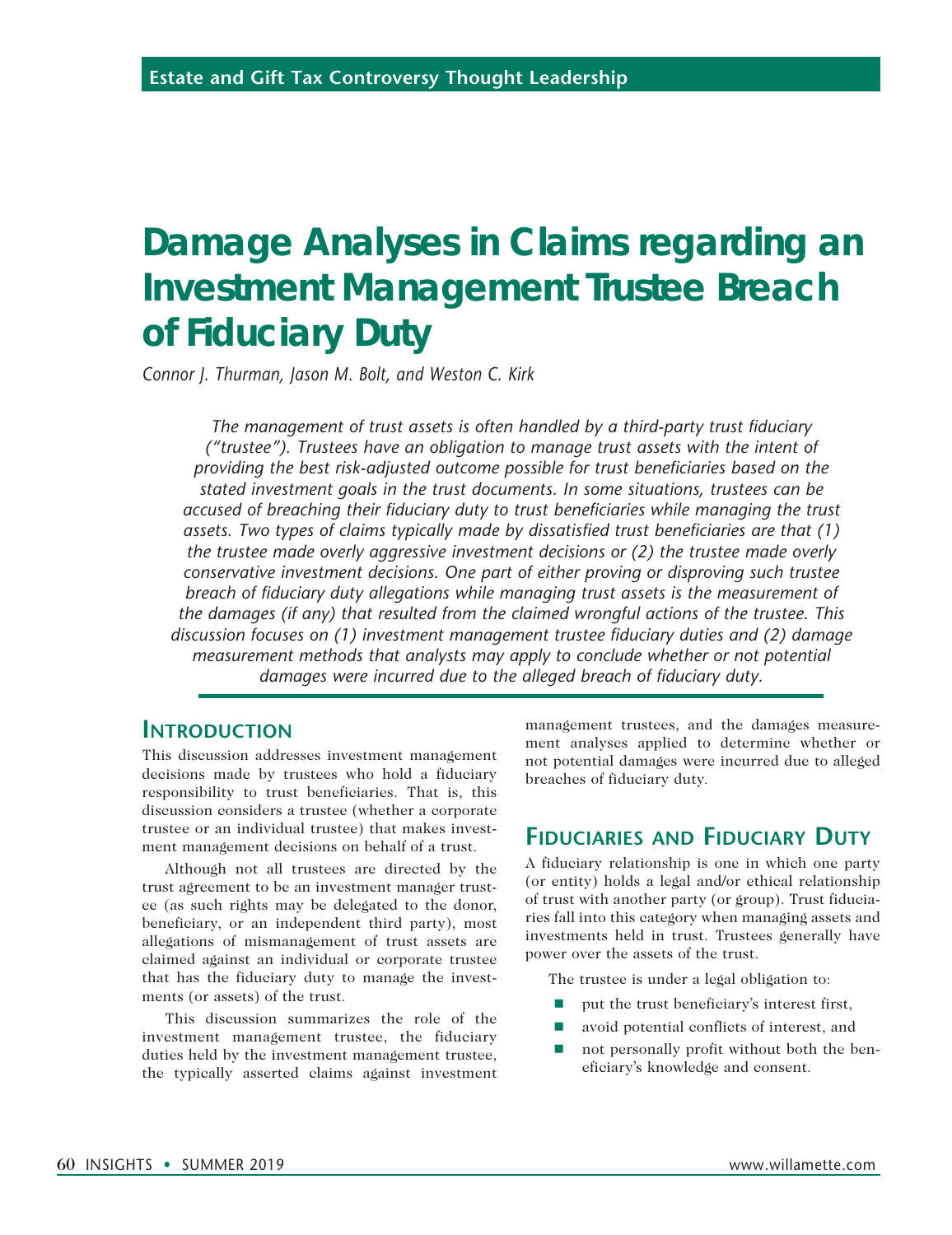Fiduciary duty is the standard to which a fiduciary is held when managing the assets of a beneficiary. The Legal Information Institute at Cornell Law School sets forth the following definitions:

A fiduciary duty is the highest standard of care. The party who has a fiduciary duty is called the fiduciary, and the person to whom they owe the duty, is typically referred to as the principal or the beneficiary. If a fiduciary breaches their fiduciary duties, they would need to account for any and all ill-gotten profit. The beneficiaries who are owed the fiduciary duty are then entitled to damages, even if they suffered no harm.1

The trustee is the party who holds legal title to the trust property. The trustee may also be the trust beneficiary, but he may not be the sole beneficiary because then there would be no separation between legal and equitable ownership, which is required for a valid trust. A trustee is a requirement of an express trust along with trust property, trust intent, and definite beneficiaries.2

The role of a trustee is to serve as a fiduciary of the trust assets, but the role can also include administrative duties. The risk of the trustee not satisfying its fiduciary duty to the beneficiaries is lower with respect to the trustee's administrative duties and greater with respect to the trustee's power to make investments of trust assets.

The roles and duties of the trustee may include (but are not limited to) the following:

- 1. Review and understand the trust document
- 2. Administer the trust according to the trust terms
- 3. Prepare records, forms, statements, and tax returns
- 4. Communicate with beneficiaries
- 5. Distribute trust assets, if and when applicable
- 6. Invest and manage trust assets

The following sections discuss the procedures involved in managing trust assets and breach of fiduciary duty claims that may arise.

# **Trust Investment Objectives and Policies**

One important procedure in the process of administering a trust or acting as a trust fiduciary is the creation of an investment policy statement ("IPS"). An IPS is a legal document required when implementing an investment strategy on behalf of a trust. An IPS may act as a blueprint for investment strategy and a score card for measuring investment performance.

There are usually specific questions that may be identified within an IPS that can guide trustees when they make investment decisions for trusts. These questions may include the following:

- What assets does the trust currently hold?
- $\blacksquare$  What percentage of the trust assets may be invested in any current period?
- $\blacksquare$  How long will these assets be invested?
- $\blacksquare$  What are the expectations for investment returns (net of inflation) each year for these trust assets?
- How much of a loss can be recognized over a short, medium, and long-term period?
- $\blacksquare$  What (if any) is the target asset allocation of the trust assets, and what (if any) is the risk tolerance of the trust beneficiary?
- $\blacksquare$  What (if any) is the trust assets' ability to be diversified?
- $\blacksquare$  What are the benchmarks or performance indicators used to measure trust investment performance?

An IPS may be helpful in outlining the specific objectives of the trust assets. The trustee(s) and trust beneficiaries may want to create specific target objectives for the investment period. These objectives may relate to the following:

- 1. Maximizing financial returns
- 2. Minimizing financial losses
- 3. Achieving steady long-term growth
- 4. Providing for liquidity
- 5. Other desired outcomes (such as following an environmental, social, and governance strategy)

When creating the IPS, the objectives may be made with constraints in mind, such as a large holding in a family-owned public or private company. In some situations, while diversification may be the most appropriate strategy, the trustee may be barred from reducing certain core holdings.

Depending on the goals and objectives of the investment of trust assets, the trustees and beneficiaries, may need to establish:

- 1. the desired financial goals,
- 2. the duration of the investment(s), and
- 3. the acceptable cost of investing trust assets.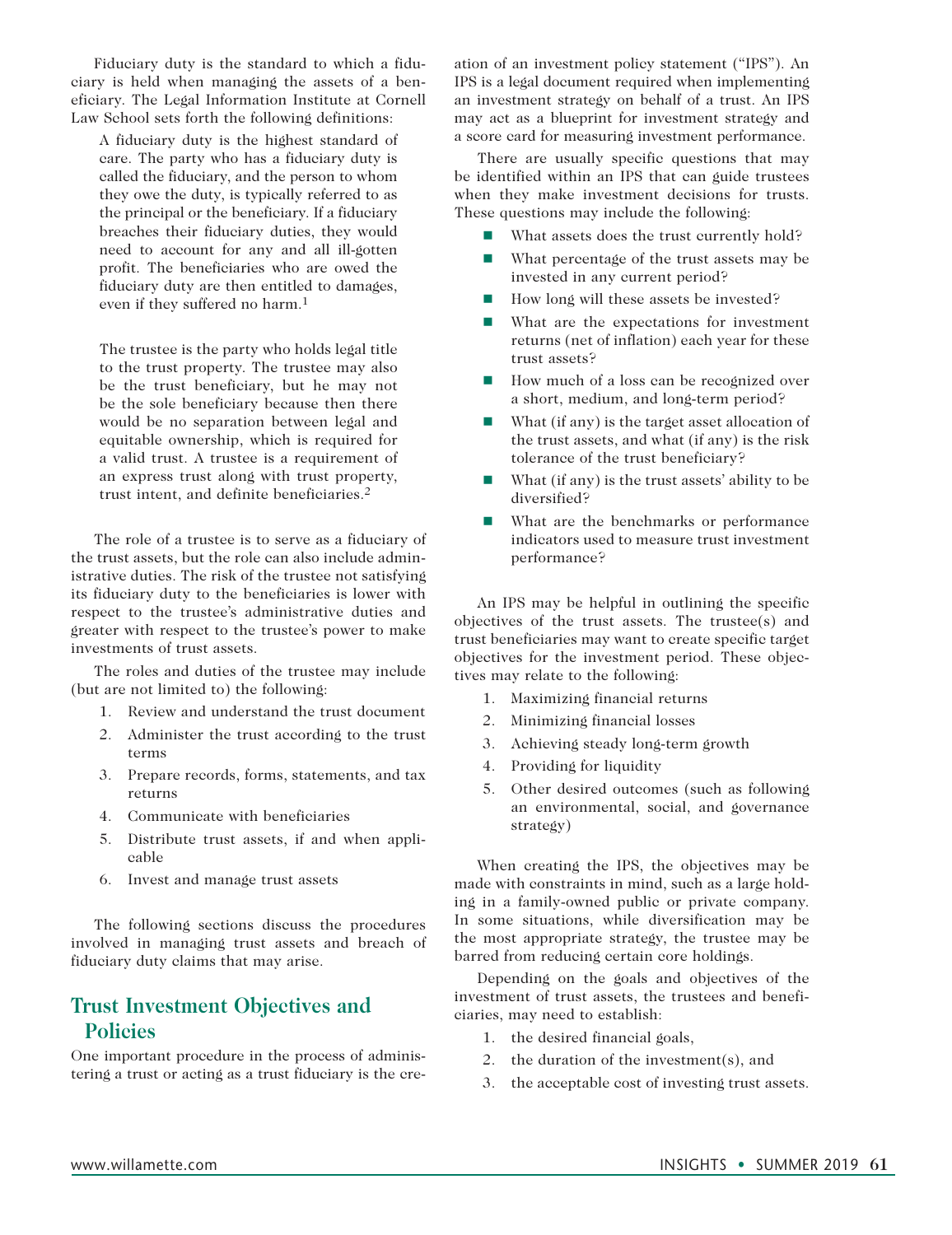## **Investment Philosophy**

A trustee may also require an IPS to include the overall investment philosophy of the trust to determine the proper investment strategy. Some issues to consider when determining the investment philosophy outlined in an IPS may include the following:

- $\blacksquare$  Overall investment objective
- Risk tolerance and risk management
- **n** Traditional versus nontraditional investments
- $\blacksquare$  Asset allocation strategy
- $\blacksquare$  Frequency of trading activity
- $\blacksquare$  Limitations on investment costs
- $\blacksquare$  Tax management strategies
- **n** Provide for sufficient liquidity for required distributions, if any, and lifestyle spending

These issues may help a trustee to select an investment strategy that best addresses the desired investment outcomes of trust assets. The individual trust should not necessarily be considered as a stand-alone trust, but be taken in the context of the beneficiaries' portfolio as a whole.

Challenges may arise when beneficiaries have different total portfolios or different risk tolerances. A qualified investment adviser may assist the trustee with solving these issues.

## **Investor Risk Tolerance**

When administering a trust or acting as a fiduciary over trust assets, it is often required to properly understand the risk tolerance of the beneficiaries whose assets are being managed.

If the trustee of the trust assets does not properly assess the level of risk that investors (i.e., the trust beneficiaries) are willing to accept, issues may arise due to the disconnect of investment expectations and actual investment outcomes.

Assessing the risk tolerance of the beneficiaries includes discussing the risks and returns of holding a concentrated or undiversified portfolio if that is the desire of the beneficiaries.

Investor risk tolerance can be thought of as the level of uncertainty that a particular investor (or group of investors) is willing to accept. In general, the higher level of uncertainty (or risk) that an investment has associated with it, the higher level of return will be required. When a trustee is administering a trust, the trustee must determine what level of uncertainty (or risk) that the investors are willing to accept.

According to the U.S. Securities and Exchange Commission:

In general, an aggressive investor is one with high risk tolerance and is willing to risk losing money in order to potentially achieve better results and higher returns for their investment. In contrast, a conservative investor is one with low risk tolerance who may likely favor investments that protect their original investment (or grow it slowly).3

Determining the risk tolerance of an investor(s) is often a function of the following:

- 1. Investment time horizon
- 2. Desired return on invested assets
- 3. Future earning capacity (or alternate sources of income)
- 4. Presence of other assets (such as a home, pension, or inheritance)

A trustee should consider all of these factors as they relate to the trust beneficiaries whose assets are being managed.

## **Investor Goals and Objectives**

The complement to risk tolerance is expected or required return. A trustee should understand the specific objectives of the beneficiaries whom they represent with regards to the trust assets being invested and what level of return is necessary to achieve those goals. For instance, if trust assets are sufficiently large to fund ongoing living expenses and distributions, and the goal is to maintain a standard of living, a relatively low risk, low return strategy may be appropriate.

Alternatively, the beneficiaries may express an interest in capital appreciation, in which case, a higher risk, higher return strategy may be appropriate.

However, if spending is outpacing the growth in assets, the trustee should communicate with the beneficiaries regarding how much additional return is required to maintain or increase the value of trust assets and what additional risk is required or what reductions in spending will be necessary to achieve the beneficiaries returns given a certain level of risk.

In the context of asset management for the beneficiaries of a trust, the trustee's goals and objectives may fall into one of three categories:

- 1. Income generation
- 2. Growth and income
- 3. Asset growth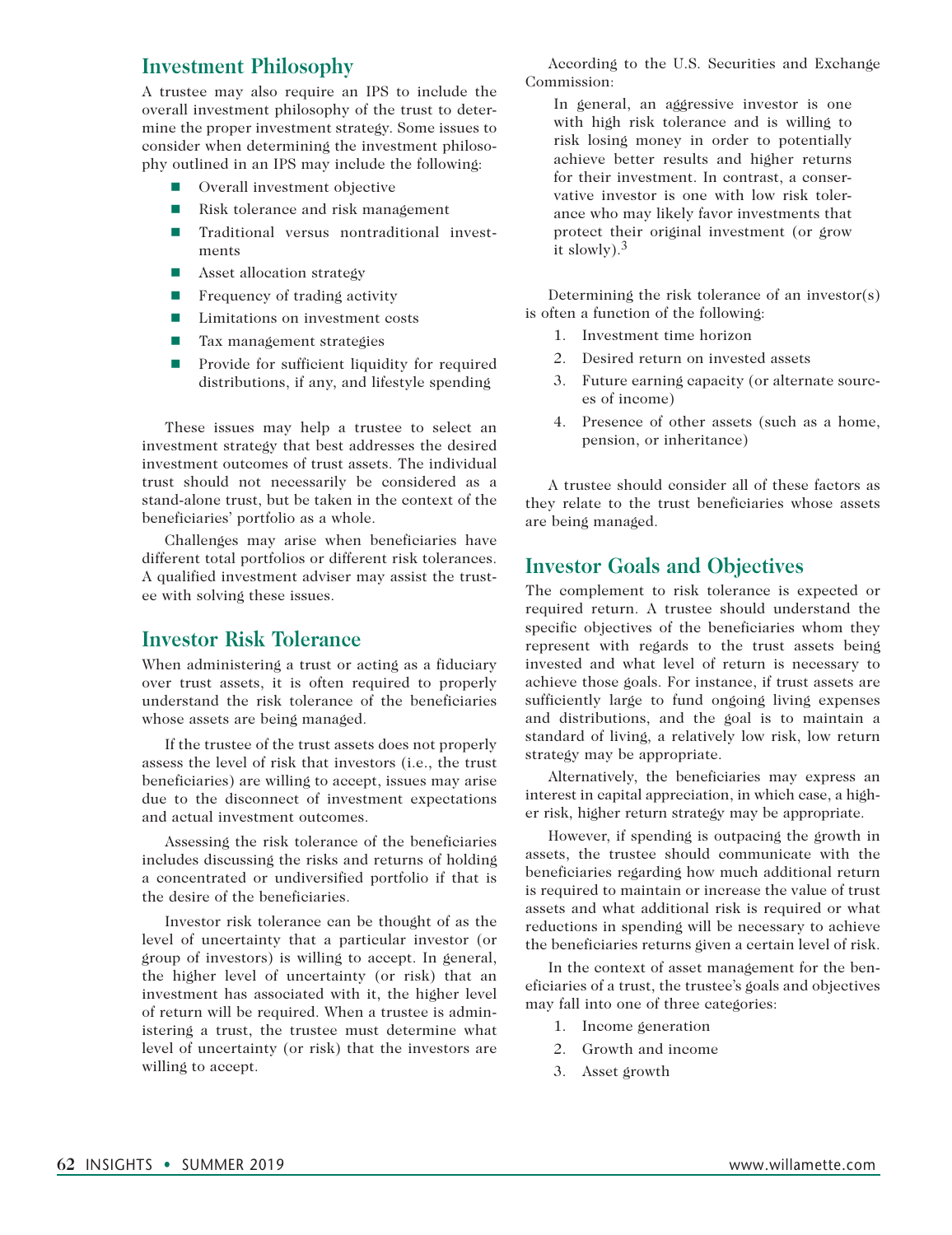In addition to income and growth objectives, risk tolerance and risk management are important considerations.

Exhibit 1 presents a summary of potential investors' objectives and risk tolerance.

# **Investment Performance Benchmarking and Measurement**

When managing trust assets, a trustee may continually monitor and measure the performance of the trust's investments to ensure that the desired goals and objectives are being met.

According to *Performance Measurement: The What, Why, and How of the Investment Management*  *Process*, investment performance measurement is a four-step process that entails the following:4

- $\blacksquare$  Benchmarking
- Calculating the portfolio's excess return
- $\blacksquare$  Performance attribution analysis
- **n** Risk analysis

## **Benchmarking**

The performance measurement process requires that the trustee selects an appropriate benchmark to assess the performance of trust assets. Ideally, that benchmark will be:

1. investable,

#### **Exhibit 1 Investor Risk Tolerance and Investment Objectives**

|                  | <b>Risk Tolerance</b>      | Low                                                                                                                                                                                                                                                                                                                                                                                                                                                                 | <b>Moderate</b>                                                                                                                                                                                                                                                                                                                                                                                           | <b>High</b>                                                                                                                                                                                                                                                                                                                                                                                                                                                                                                                                                                             |
|------------------|----------------------------|---------------------------------------------------------------------------------------------------------------------------------------------------------------------------------------------------------------------------------------------------------------------------------------------------------------------------------------------------------------------------------------------------------------------------------------------------------------------|-----------------------------------------------------------------------------------------------------------------------------------------------------------------------------------------------------------------------------------------------------------------------------------------------------------------------------------------------------------------------------------------------------------|-----------------------------------------------------------------------------------------------------------------------------------------------------------------------------------------------------------------------------------------------------------------------------------------------------------------------------------------------------------------------------------------------------------------------------------------------------------------------------------------------------------------------------------------------------------------------------------------|
| <b>Objective</b> | <b>Income</b>              | Conservative income investors<br>favor low risk strategies at the<br>expense of returns. Low<br>duration bond funds, short-term<br>Treasury bonds, or short-term<br>high-quality corporate debt will<br>typically be a significant<br>portion of the portfolio.<br>Dividend paying equities may<br>be included as well, but equities<br>will comprise a small portion of<br>the portfolio.                                                                          | Moderate income investors<br>favor a balanced portfolio while<br>still focusing on current<br>income. A combination of<br>equities and fixed income are<br>typically used in the account.<br>High-quality fixed income will<br>still be sought; the duration of<br>the bond portfolio may increase<br>to achieve higher returns.<br>Additionally, equities may<br>comprise a portion of the<br>portfolio. | Aggressive income investors<br>favor maximizing current<br>returns while accepting high<br>risk. These investors may use<br>more aggressive strategies that<br>may offer higher potential<br>returns. Preferred equities, high<br>dividend paying equities,<br>corporate debt, high-yield debt,<br>and derivative strategies may all<br>be considered as possible<br>investments.                                                                                                                                                                                                       |
|                  | <b>Growth &amp; Income</b> | Growth and income investors<br>with low risk tolerance seek<br>current income balanced<br>somewhat with capital<br>appreciation. They are willing<br>to accept lower potential returns<br>in exchange for a lower risk<br>investment. Fixed income will<br>be a significant portion of the<br>portfolio, but an allocation to<br>dividend-paying equities will be<br>expected.                                                                                      | Investors seeking some current<br>income and long-term growth<br>may increase their returns (and<br>risk) by incorporating a larger<br>portion of dividend-paying and<br>non-dividend-paying equities<br>and reducing exposure to fixed<br>income. Risk of losing principal<br>increases, but so, too, does the<br>expected return.                                                                       | Investors with a high risk<br>tolerance seeking both growth<br>and current income may invest<br>in a combination of fixed<br>income, equities, and<br>derivatives. Fixed income may<br>be a relatively small portion of<br>the high risk portfolio. A long-<br>term time horizon is necessary<br>to allow more aggressive<br>strategies with the opportunity<br>to earn higher potential returns.                                                                                                                                                                                       |
|                  | Growth                     | Conservative growth investors<br>seek to maximize capital<br>appreciation while focusing on<br>low risk strategies. Investors in<br>this category are willing to<br>accept lower potential returns in<br>exchange for lower risk. The<br>time horizon is often<br>intermediate. Equities of large<br>capitalization companies in<br>developed markets will<br>typically be a significant<br>portion of the account, and<br>some fixed income will be<br>considered. | Investors seeking capital<br>appreciation with moderate risk<br>may focus on large<br>capitalization equities in<br>developed countries and may<br>also consider smaller<br>capitalization equities or<br>equities from emerging<br>markets.                                                                                                                                                              | Investors with a high risk<br>tolerance seeking growth<br>typically have a long-term time<br>horizon, allowing the investor<br>to pursue higher risk with more<br>aggressive strategies that may<br>offer higher potential returns<br>over time. Equities may be as<br>much as 100 percent of the<br>account and may have increased<br>allocations to small<br>capitalization equities from both<br>developed and emerging<br>markets. Depending on the size<br>of the investment assets.<br>alternative investments (such as<br>private equity) and hedge funds<br>may be appropriate. |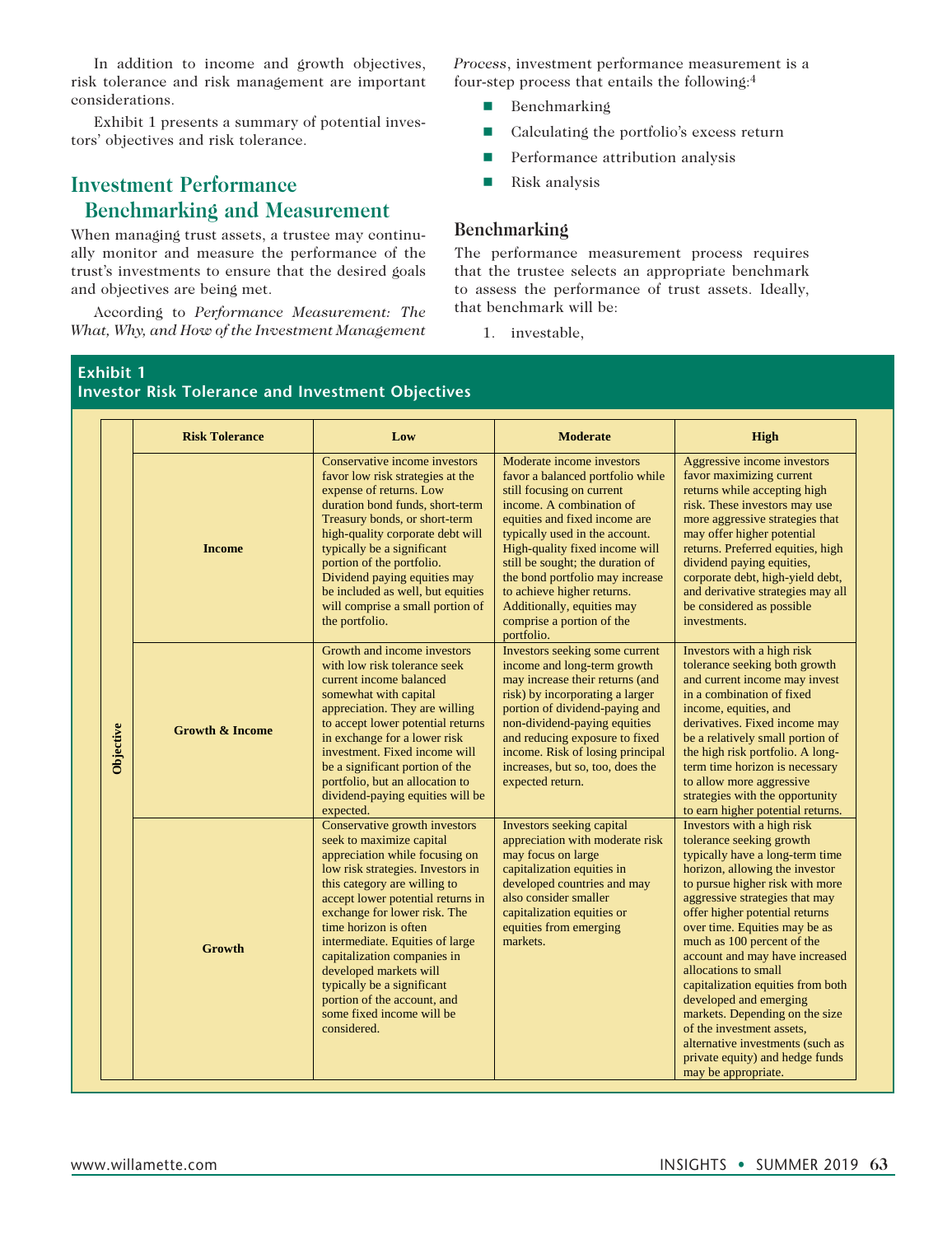- 2. accessible,
- 3. independent, and
- 4. relevant.

As a standard, benchmarks can be based on market indexes (e.g., Standard & Poor's 500, Wilshire 5000), peer groups (a portfolio that contains the same or similar type of assets in the trust), or based on specific targeted returns (e.g., the risk-free rate, inflation plus funding requirements).

## **Calculating the Excess Return**

The excess return on an investment or pool of investments and its benchmark's return can be calculated arithmetically or geometrically, as presented in Figure 1.5

Arithmetic excess return is generally more common due to the fact that it (1) is easier to understand and (2) provides large and absolute values in rising markets. However, geometric return may be more appropriate when measuring excess returns over multiple periods, in different currencies, or when comparing returns.

Alternatively, when the initial value of the portfolio assets differs from the initial value of the assets of the benchmark, excess returns can be simply calculated as the difference of returns of the portfolio and the benchmark. This calculation is presented in Figure 2.

## **Performance Attribution Analysis**

According to *Performance Measurement: The What, Why, and How of the Investment Management Process*, performance attribution quantifies:

[t]he relationship between a portfolio's excess returns and the active decisions of the portfolio manager. In other words, it relates the excess returns of the portfolio (both positive and negative) to the active investment decisions of its manager (or trustee). It provides feedback to portfolio managers, senior management, and external consultants on why the portfolio either outperformed or underperformed its benchmark.

Further, the following list presents three types of performance attribution:

- Returns-based attribution, which uses factor analysis
- Holdings-based attribution, which is calculated periodically and uses holdings data
- Transactions-based attribution, which is calculated from holdings and transactions data

Performance attribution analysis is an important component of managing invested assets as the analysis can help determine whether investment performance is due to the asset manager or the investment adviser.

## **Risk Analysis**

According to *Performance Measurement: The What, Why, and How of the Investment Management Process*, basic risk measures can be divided into the following categories:

- $\blacksquare$  Absolute risk measures, such as standard deviation
- Arithmetic Excess Return =  $\frac{\text{End Portfolio Value End benchmark Value}}{\text{Total Data St. } \text{M. } \text{M. } \text{M. } \text{M. } \text{M. } \text{M. } \text{M. } \text{M. } \text{M. } \text{M. } \text{M. } \text{M. } \text{M. } \text{M. } \text{M. } \text{M. } \text{M. } \text{M. } \text{M. } \text{M. } \text{M. } \text{M. } \text{M. } \text{M. } \text{M. } \text{M. } \text{M. } \text{M. } \text{$ Initial Portfolio Value Geometric Excess Return  $=$   $\frac{\text{End Portfolio Value - End benchmark Value}}{\text{Initial benchmark Value}} \times 100$  Percent **Figure 1 Arithmetic Excess Return versus Geometric Excess Return**

Excess Return = End Portfolio Value - Initial Portfolio Value - End Benchmark Value - Initial Benchmark Value<br>Initial Portfolio Value - Initial Benchmark Value Initial Benchmark Value **Figure 2 Excess Return Calculation**

- Relative risk measures, such as tracking error
- $\blacksquare$  Regression, which measures the alpha, beta, and standard error of the portfolio's return

When evaluating the investment performance of trust

> assets, a trustee may wish to consider all of the preceding items in order to ensure that they adequately adhere to the fiduciary duty entitled to trust beneficiaries.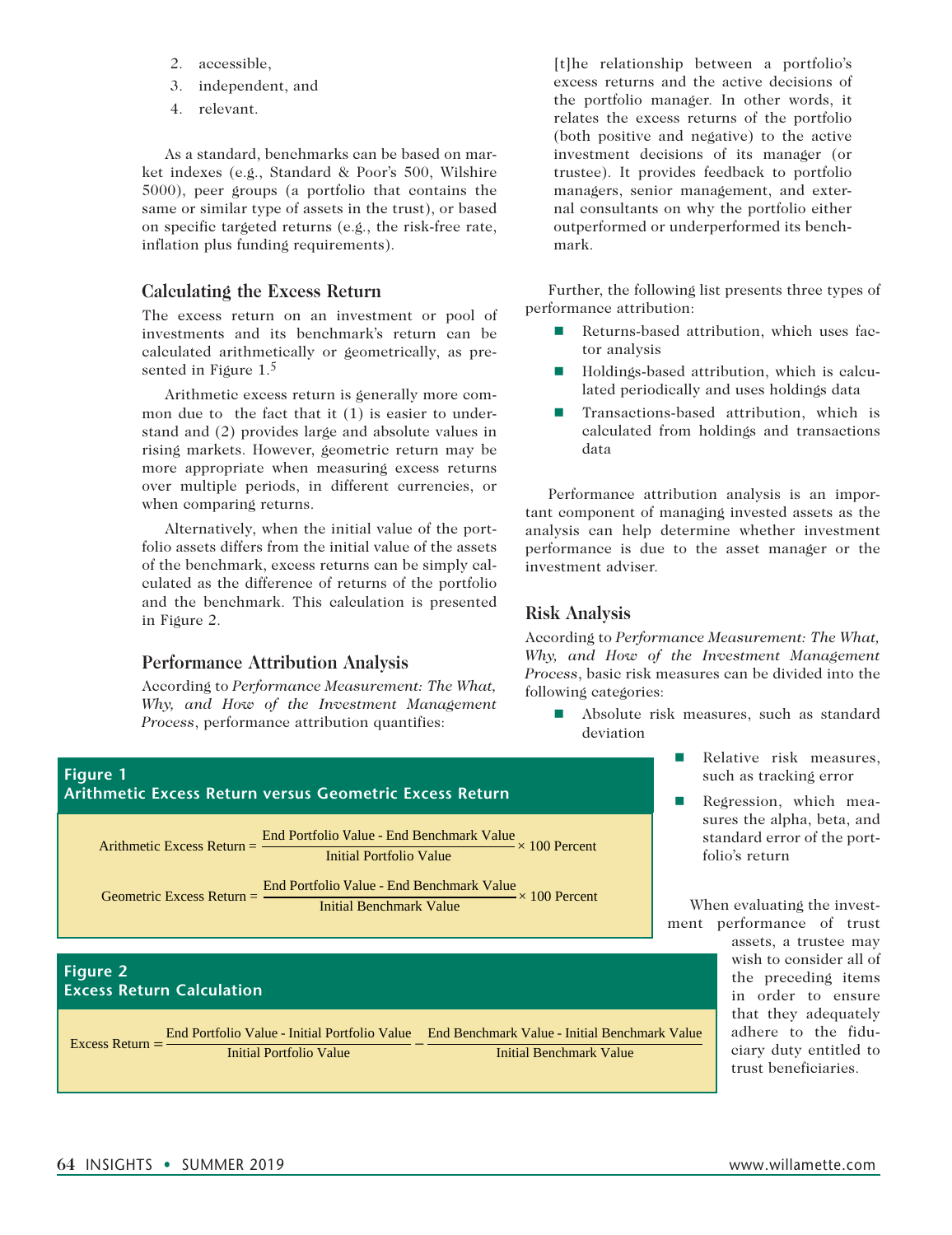# **Damages Analyses Related to Allegations of Investment Management Trustee Breach of Fiduciary Duties**

A damages measurement analysis is informed by a number of legal standards that should be met to support the damages claim. Legal standards are usually addressed in a later stage of the lawsuit.<sup>6</sup> However, if the facts and circumstances of the lawsuit do not satisfy these legal standards, while the lawsuit may be valid in terms of the defendant's performance of a wrongful act, the plaintiff may not be eligible to receive any pecuniary relief.

Prior to filing the judicial action, the plaintiff's counsel will evaluate the lawsuit based on the merits of addressing these legal standards.

Assuming the legal standards are met, to quantify a breach of fiduciary duty damages measurement for the trier of fact, an analyst can apply generally accepted damages methods.

# **Allegation of Investment Trustee Breach of Fiduciary Duties**

Allegations of a breach of fiduciary duty occur from time to time. These allegations are typically due to an actual or realized loss of investment principal and are typically coupled with other allegations of malfeasance.

Remedies sought by the plaintiff/claimant in litigation vary depending on the severity of the alleged breach of fiduciary duty. In instances where a suit is brought alleging mismanagement of assets due to a lack of diversification or selecting investments inappropriate for the trust, damages are typically limited to the recovery of principal lost due to the trustee's actions.

However, in instances where allegations are brought due to fraud, conflict of interest, selfdealing or other misconduct, damages may not be limited only to the recovery of principal.

The following sections discuss four generally accepted damages methods that analysts may consider when measuring damages related to allegations of investment trustee breach of fiduciary duty with regard to investments.

## **Damages Measurement Approaches and Methods**

In the case of allegations against investment management trustees for either overly aggressive or overly conservative investment strategy, the measurement of damages may be measured by applying one of the following:

- 1. Ex-ante damages measurement methods
- 2. Ex-post damages measurement methods

In an ex-ante damages measurement, lost profits are discounted at a risk-adjusted rate from the terminal date to the date of the alleged wrongful acts. The analyst may then add interest damages from the date of the alleged wrongful acts to the date of the trial based on the prejudgment interest rate.

Ex-ante damages measurements typically consider only information that was known or knowable as of the date of the alleged breach of fiduciary duty.

In an ex-post damages measurement, the analyst discounts future lost profits (from the current date to the terminal date) back to the current date based on a risk-adjusted rate. For historical lost profits, the analyst does not apply a discount rate, but instead totals the undiscounted lost profits from the date of breach through the current date.

Ex-post damages measurements rely on all information available as of the date of trial.

If the damages award is taxable to the plaintiff, it may be appropriate to recommend to the court that the total damages award include both the after-tax damages measurement and the income tax expense related to the damages measurement.

There are several generally accepted methods to measure damages in a trustee breach of fiduciary tort claim. While these measurement methods are often applied to quantify lost profits economic damages for business operations, they can also be tailored to effectively analyze and quantify investment management damages as a result of a trustee breach of fiduciary duty.

## **Lost Profits Damages**

One damages measurement method is the lost profits method. The lost profits method quantifies the additional profits (above actual profits) that the plaintiff would have achieved but for the wrongful act of the defendant.7

## Sales Projection Method

As presented in *The Comprehensive Guide to Lost Profits and Other Commercial Damages*, the projection method is described as follows: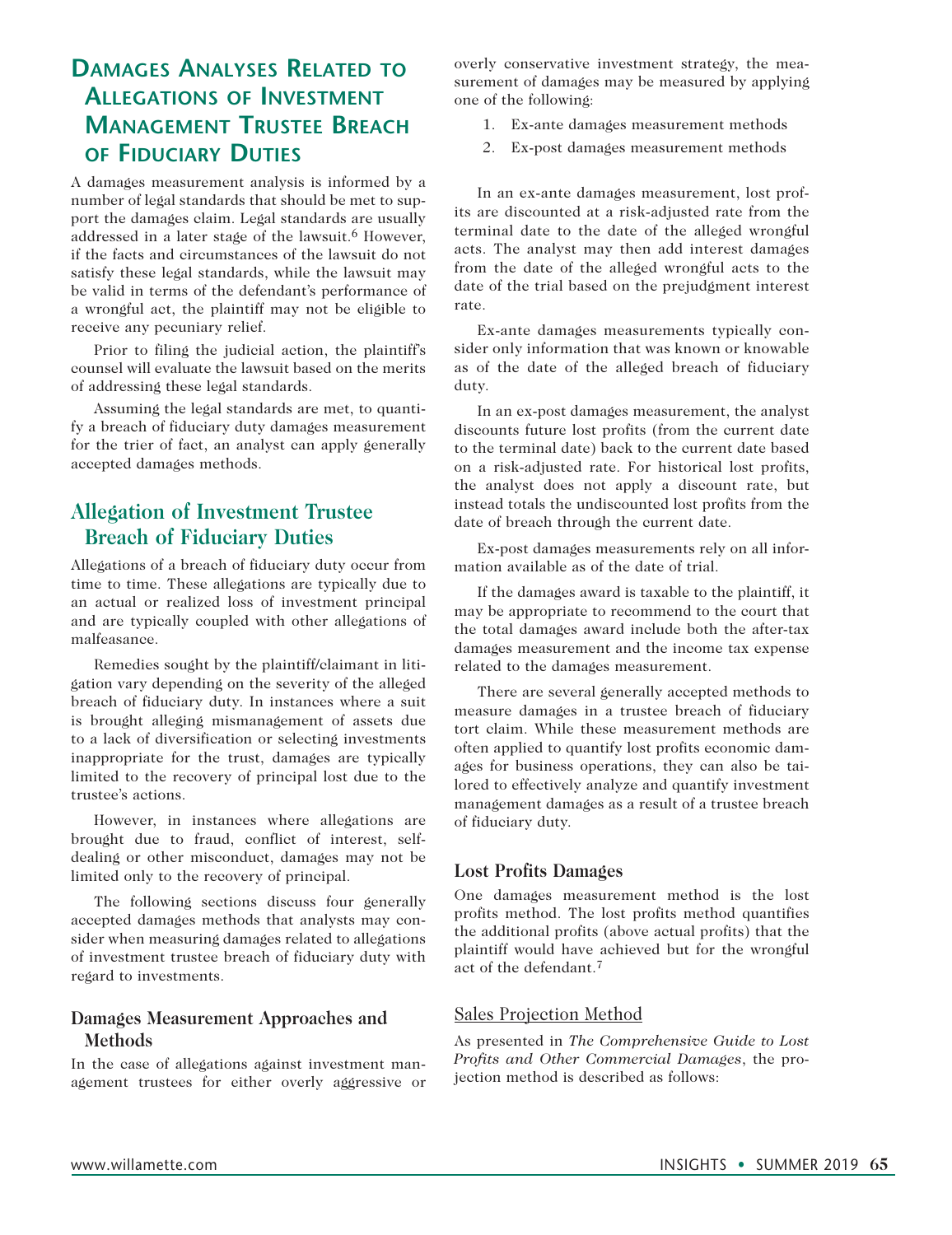The sales projection method utilizes company-specific forecasts for certain items, preferably by using forecasts that the company has prepared in the ordinary course of business or for some other purpose other than the litigation. Some business are more sophisticated than others, and their projections (formatted like a typical income or operating statement) may specify revenues by product lines, detailed expenses, income taxes, and miscellaneous income/ expenses.8

Many courts have concluded that the projection method for calculating damages is reliable. However, as presented in *The Comprehensive Guide to Lost Profits and Other Commercial Damages*:

[T]he challenge for the financial expert remains not to make the appropriate estimates and analyses and then relate them to the performance that the specific event impacted so the conclusions are reliable.9

#### Before-and-After Method

In the before-and-after method, analysts may compare:

- 1. income from the time period in which profitability was affected by the alleged damaging acts (the "damage period") to
- 2. results attained prior to or after the damage period (the "comparison period").

If performed correctly, this measurement method allows the analyst to identify lost profits resulting from the alleged breach of fiduciary duty.

In order to apply this measurement method, the analyst should identify and quantify the effects of all other factors that may affect profitability in either the damage period or the comparison period.

For example, if the analyst measures damages for a trust by comparing returns from the 2009 to 2010 damage period with income from the 2005 to 2008 comparison period, the analyst should also consider the impact of the decline in returns during the damage period.

The reliability of the before-and-after method may be reduced to the extent that adjustments have to be made for the results of additional external factors.

Another potential limitation of the before-andafter method may be the availability of data. The before-and-after method requires operating data for the analyst to identify meaningful returns from the damage period and the comparison period.

These data may not always be available due to factors such as a limited investment history, challenges identifying or clarifying a distinct damage period, and other factors.

## **"But-For" Portfolio Analysis**

A "but-for" investment portfolio is a technical term. A "but-for" investment portfolio is a tool that may be applied to measure certain types of damages in certain types of disputes.

A "but-for" investment portfolio is a hypothetical alternative investment portfolio that is modeled and then compared to an actual investment portfolio.

The analyst may construct the "but-for" investment portfolio to estimate the value of the investment portfolio "but for," say, an alleged trustee breach of fiduciary duty.

Damages may be measured by subtracting:

- 1. the ending value of the actual trust investment portfolio (i.e., the actual portfolio that suffered from the alleged breach of fiduciary duty) from
- 2. the ending value of the "but-for" trust investment portfolio.

Of course, such a measure of damages only considers one investment metric: return.

So, the "but-for" portfolio analysis only measures incremental return (the "but-for" portfolio compared to the actual portfolio). A complete measure of damages also has to measure the other investment metric: risk. Therefore, the "but-for" portfolio damages analysis is not complete unless it measures both of the following:

- 1. Incremental return
- 2. Incremental risk

Two methods incorporating the "but-for" portfolio analysis are the following:

- 1. The yardstick method
- 2. The market model method

## Yardstick Method

In the yardstick method, the analyst compares the performance of the subject trust assets to benchmark data from the same time period. As previously discussed, the benchmark data may be the investment performance of market indexes, investment peer groups, or targeted returns that were unaffected by the alleged wrongful acts.

In order to correctly apply this method, the analyst should select benchmark data that are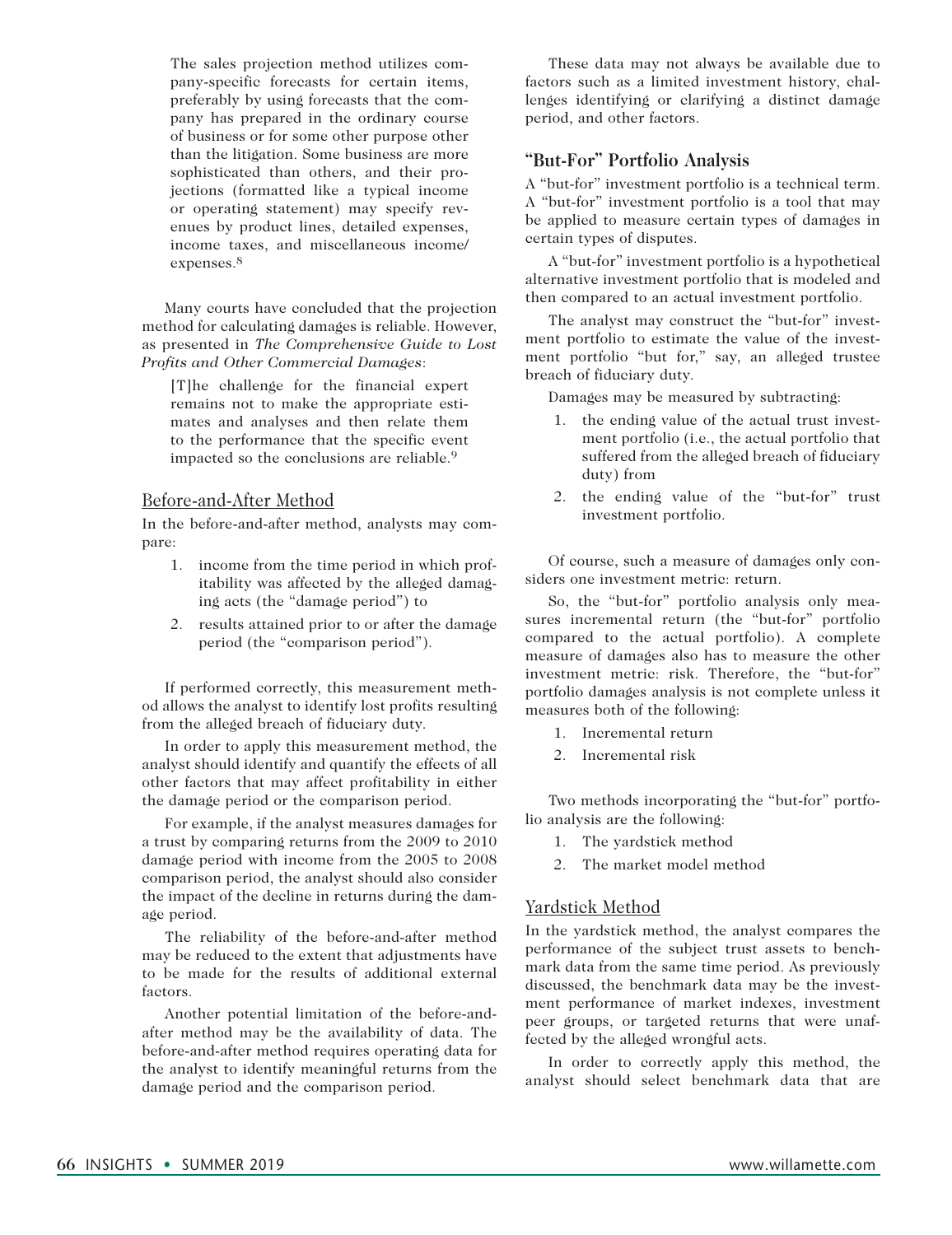sufficiently similar to the subject portfolio of assets. The credibility of results from the yardstick method may be reduced to the extent that benchmark data are dissimilar to the subject portfolio of assets.

The analyst may consider qualitative and quantitative similarities between the subject portfolio of assets and the benchmark data. Regression analysis is a useful tool to analyze quantitative similarities. For example, an analyst could perform a regression analysis to compare the subject portfolio of assets returns to peer group returns over a certain number of years.

The analyst should also consider any other changes in the subject portfolio of assets that may have affected the performance of the subject portfolio of assets relative to the benchmark data over the period reviewed (e.g., changes in asset management, changes in trust asset composition).

## Market Model Method

As presented in the *The Comprehensive Guide to Lost Profits and Other Commercial Damages*, the market model method is described as follows:

The fourth methodology for determining lost profits, the market model, is not used as often as the first three models already discussed. According to this methodology, the expert considers the plaintiff's market share prior to the defendant's alleged act to determine lost revenue/sales. For example, in a market in which the plaintiff and defendant are sole competitors, the plaintiff needs only to show "evidence defining the market, demonstrating what share of the market would have been but for the defendant's breach, and establishing the profit he would have earned on the increased sales."10

While this measurement method is sometimes applied in patent infringement matters, it may be applied in other damages scenarios resulting from allegations of overly conservative or overly aggressive investment strategy, if appropriate data are available.

## **Illustrative Example of the Before-and-After Method**

In fiduciary tort cases related to overly aggressive or overly conservative investment practices, the before-and-after method is often considered and applied in damages measurement analyses.

## Overly Aggressive Practices

Overly aggressive investment advisory and management can arise from a trustee or adviser selecting investments that violate the risk tolerance of the beneficiary, selecting assets inappropriate in the context of the portfolio as a whole, implementing an asset allocation inappropriate for the age of the beneficiary, and/or other high-risk trading and investing strategies.

In the case of *Honea v. Raymond James Financial Services, Inc.* ("RJFS"), Honea argued that RJFS breached its fiduciary duty and breached its contract, among other allegations. While the case dealt with numerous legal and procedural challenges, the initial claim brought to the court stemmed from a significant loss of principal by Honea.

Honea "alleged that RJFS engaged in 'abusive brokerage practices' in that her investments were not diversified, 'were far too risky,' and 'were of poor quality.'"

Honea claimed that due to the actions of RJFS, she lost nearly 90 percent of her initial principal balance as RJFS aggressively invested in options and used margin.

The arbitration panel found that the adviser did not make sufficient effort to know his client nor did he understand her investment experience. The arbitration panel found that these failures contributed to losses in Honea's account.

While the case is ongoing, the trial court entered in favor of Honea recouping her losses. Based on account statements provided, it was clear to the trial court when funds were deposited, when investments occurred, and when the resulting losses occurred.

In the RJFS case, a ruling was made in favor of Honea to recoup her losses of principal. Alternatively, it could have been argued that due to the poor management of Honea's investment assets, her losses were (1) actual loss of principal and (2) hypothetical losses of incremental returns from a reasonably managed investment portfolio.

The basic facts of the case are as follows:

- Starting in 1997, Honea opened several accounts and deposited various amounts into those accounts.
- $\blacksquare$  The total amount deposited as of March 30, 2006, was approximately \$1.2 million.
- $\blacksquare$  Honea claimed that as a result of the actions of Raymond James, losses of \$1.05 million were incurred.
- $\blacksquare$  Honea did not have extensive investing experience.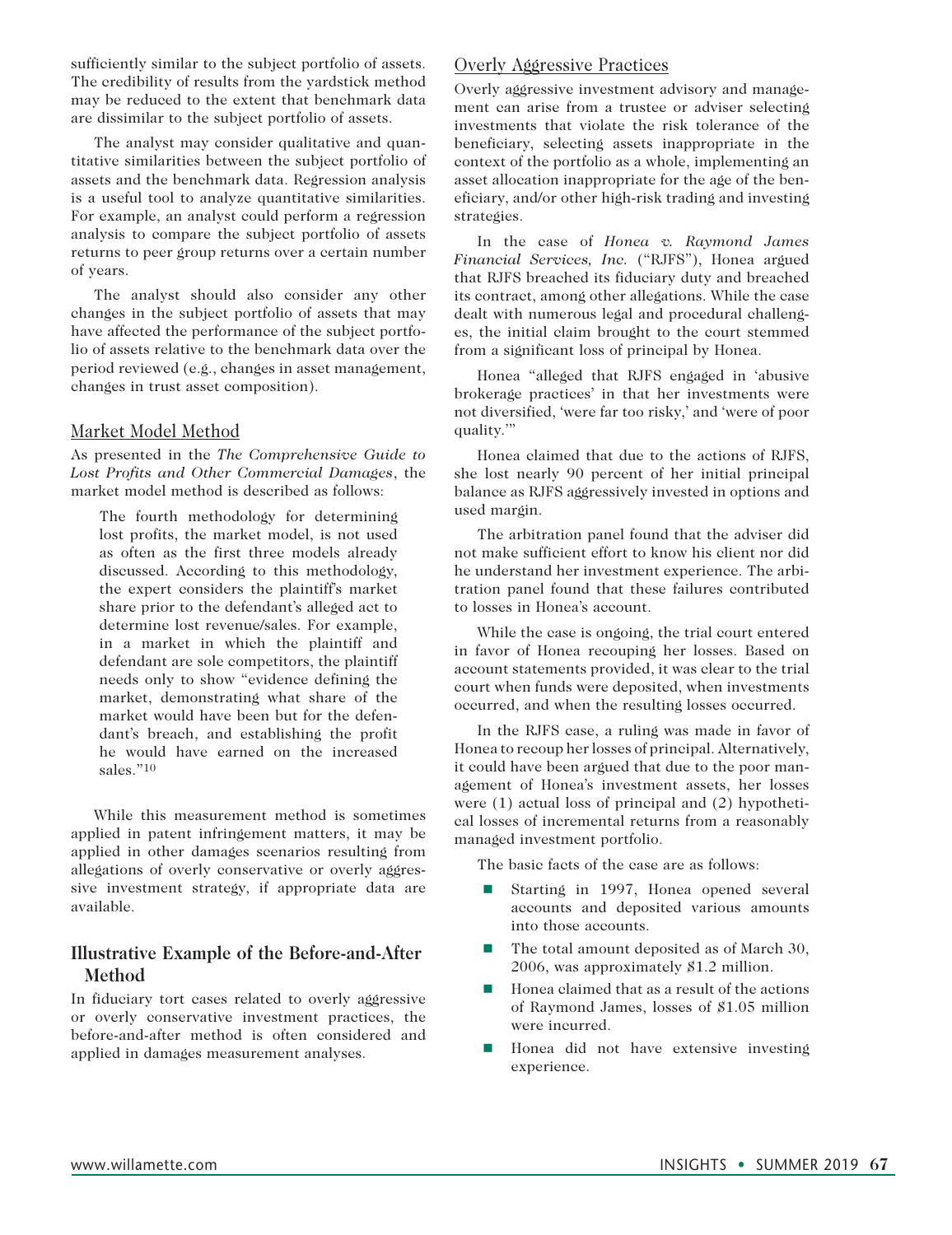Based on the foregoing, and to further the illustrative example, we make the following additional assumptions:

- $\blacksquare$  The investment returns sought are assumed to be moderate with a moderate level of risk.
- $\blacksquare$  The account is a taxable account, but for simplicity, a tax-aware strategy was not considered.
- All returns are pretax returns.
- $\blacksquare$  The time horizon is long term.

We further assumed the investment start date was January 1, 1997, and even though funds were deposited over a period of time, we assumed the full \$1.2 million was deposited on that date. We based our hypothetical analysis on potential returns that could have been earned from January 1, 1997, to March 30, 2006, based on a moderate asset allocation.

As mentioned previously, a moderate risk portfolio seeking growth and income may incorporate both equities and fixed income.

A reasonable portfolio allocation in this hypothetical case could be in the range of 30 percent to 70 percent fixed income allocation and 30 percent to 70 percent equity allocation. Using actual returns for an investment in a 10-year Treasury bond and actual U.S. equity market returns, we estimated portfolio returns of approximately \$800,000, depending on the asset mix. Thus, total damages could be represented as the loss of principal of \$1.05 million and the opportunity cost of the unearned gain of approximately \$800,000 for total damages, or total damages of \$1.85 million.

Figure 3 illustrates the losses incurred (assuming a linear decline in account balance) and the opportunity cost of the lost gains assuming various asset allocations.

## Overly Conservative Practices

In cases of overly aggressive investing, the allegations will typically revolve around actual losses incurred and the opportunity cost of returns. Overly conservative investing, on the other hand, will typically only focus on the opportunity cost of not implementing a certain strategy.

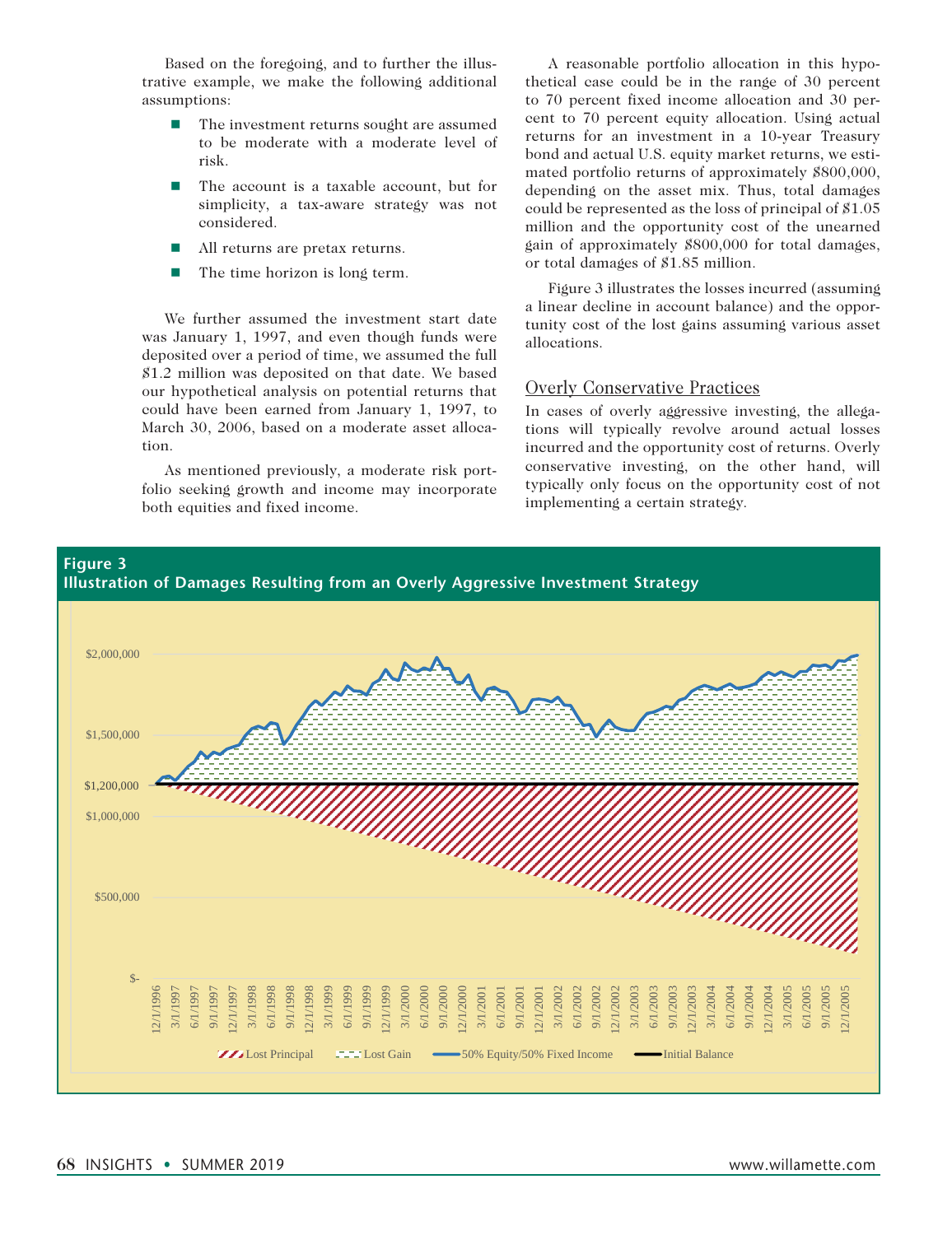In the case of a breach of fiduciary duty where the allegation is the assets were managed too conservatively, the allegations will likely focus on a portion of the IPS stipulating some level of expected or desired return on trust assets.

While every situation is different, a common targeted return is a level sufficient to support a reasonable amount of spending (typically about 3 percent of assets) plus inflation as measured by the consumer price index ("CPI") or the personal consumption and expenditures price ("PCE") index.

If we assume the same facts and circumstances as the RJFS case in our hypothetical damages example, but we assume the asset manager did not follow the agreed on IPS stipulating a return sufficient to maintain purchasing power, the damages analysis would change somewhat.

Let's assume the IPS stipulates that assets must increase at a sufficient rate to maintain purchasing power only. In this case, the assets need to grow in line with either the CPI or the PCE index (historically, about 2 percent to 3 percent per year). In this case, the trustee may consult with an outside adviser to determine an appropriate investment strategy.

The trustee may be accused of following an overly conservative investment policy if the trustee:

- 1. receives poor advice or
- 2. does not seek any advice and
- 3. invests in a low risk asset or
- 4. does not invest the assets at all and earns a correspondingly low return (such as a money market fund).

Assuming the same initial funds and start date as the RJFS case, we can illustrate the opportunity cost of funds being invested in an overly conservative manner.

Assuming the funds are uninvested and earn no or low returns, the purchasing power of the initial balance is eroded by inflation. However, if the funds are invested in low risk assets, purchasing power can be maintained as presented in Figure 4.

As can be seen in Figure 4, by leaving the funds uninvested, inflation erodes the purchasing power